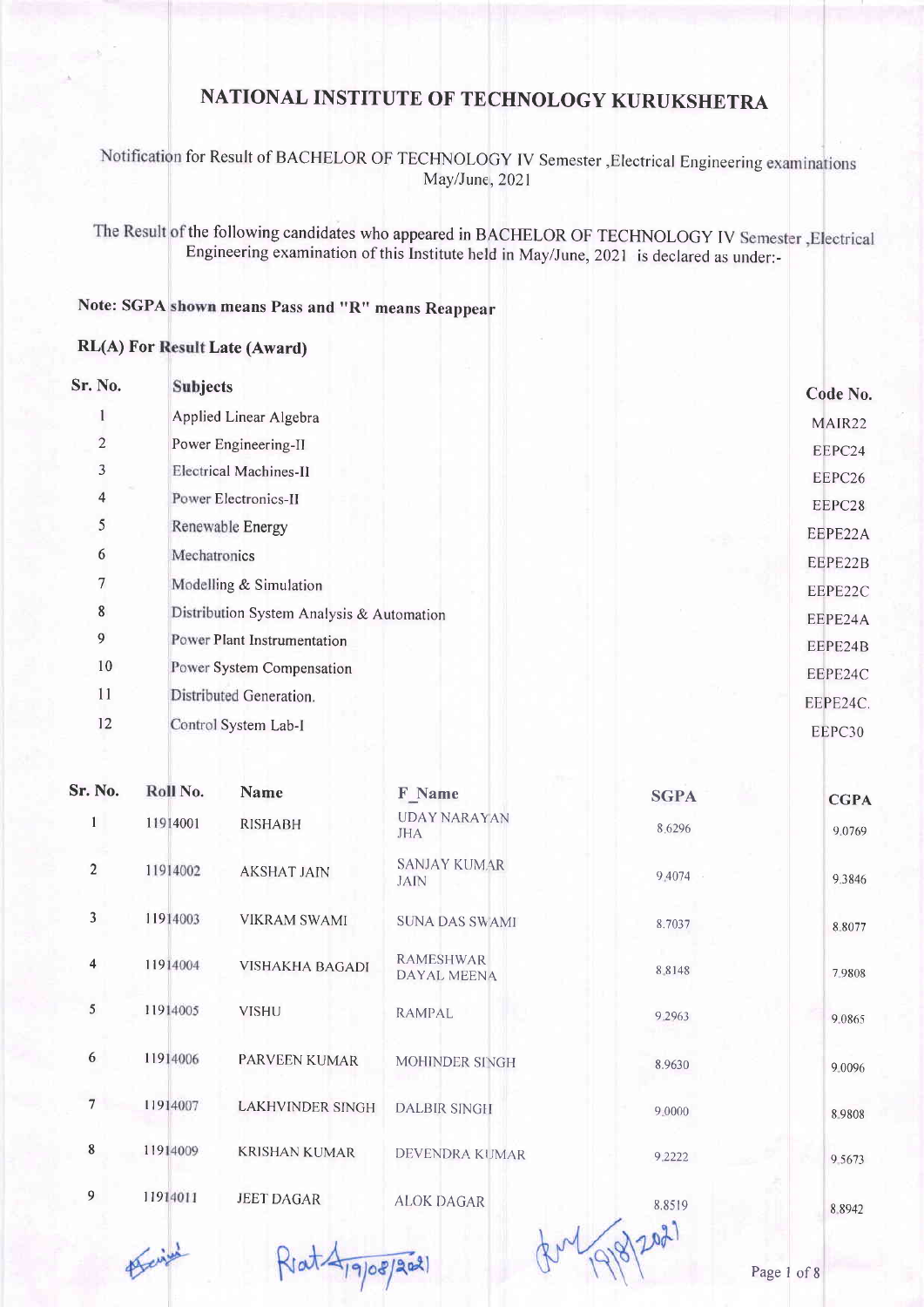# Notification for Result of BACHELOR OF TECHNOLOGY IV Semester , Electrical Engineering examinations<br>May/June, 2021

| 10 | 11914012 | SHUBHAM SHARAN                                              | <b>SAMPAT</b><br><b>CHOUDHARY</b>                     | 8.7037     | 8.9135 |
|----|----------|-------------------------------------------------------------|-------------------------------------------------------|------------|--------|
| 11 | 11914013 | <b>ANKUR</b>                                                | <b>BARU RAM</b>                                       | 8,7037     | 9.1827 |
| 12 | 11914014 | <b>AMANDEEP SINGH</b>                                       | <b>JODH SINGH</b>                                     | 8.9259     | 8.3846 |
| 13 | 11914015 | ANSH AGGARWAL                                               | <b>VISHNU AGGARWAL</b>                                | 8.8889     | 8.9712 |
| 14 | 11914016 | <b>NEKKANTI SAI</b><br><b>VENKATA SATYA</b><br>SASHIPREETAM | <b>NEKKANTI</b><br><b>VENKATA</b><br><b>GANAPATHI</b> | 8.8519.    | 8.7115 |
| 15 | 11914017 | <b>DHEPE VIVEK</b><br>CHANDRAKANT                           | CHANDRAKANT                                           | 8.9630     | 9.0577 |
| 16 | 11914018 | YASH AGARWAL                                                | <b>SUNIL KUMAR</b><br><b>AGARWAL</b>                  | 8.8519     | 9.0192 |
| 17 | 11914019 | NEERAJ YADAV                                                | <b>SUBNIR YADAV</b>                                   | 9.1852     | 9.1731 |
| 18 | 11914020 | MANTRI AMRUTA<br><b>NIVEDITA</b>                            | <b>MANTRI GOVINDA</b><br><b>RAO</b>                   | 8.7037     | 8.5481 |
| 19 | 11914021 | SHUBHAM GUPTA                                               | <b>LAKHAN LAL GUPTA</b>                               | 8.4815     | 7.8654 |
| 20 | 11914022 | <b>JADHAV SANDHYA</b>                                       | <b>JADHAV SURAJ</b>                                   | 9.0741     | 8.6538 |
| 21 | 11914024 | <b>KURNA AVINASH</b>                                        | YELLAIAH                                              | 9,2222     | 8.9904 |
| 22 | 11914025 | <b>LAXMAN GURJAR</b>                                        | <b>RAMCHANDRA</b><br><b>GURJAR</b>                    | 9.2593     | 8.9808 |
| 23 | 11914026 | <b>NISHA KUMARI</b>                                         | <b>RABE SINGH</b>                                     | 9.0741     | 8.7308 |
| 24 | 11914027 | <b>SHIVANI JAKHAR</b>                                       | <b>MAHAVEER SINGH</b><br><b>JAKHAR</b>                | 9.0741     | 9.1346 |
| 25 | 11914028 | <b>RAHUL RATHORE</b>                                        | <b>DALIP SINGH</b><br><b>RATHORE</b>                  | 9.2593     | 9.4808 |
| 26 | 11914029 | <b>MAYANK</b>                                               | <b>MUNNA LAL</b>                                      | 8,6667     | 8.2115 |
| 27 | 11914030 | AMAN SHARMA                                                 | RAMPHAL                                               | 9.1481     | 9.2404 |
| 28 | 11914031 | <b>RAJAN SAH</b>                                            | <b>KISHORE SAH</b>                                    | $9,0000$ . | 8.2788 |
| 29 | 11914032 | NEERAJ GARG                                                 | <b>RAM NATH</b>                                       | 9,5926     | 9.6154 |
| 30 | 11914033 | <b>VIDUSHI SHEKHAR</b>                                      | <b>BIPLO SHEKHAR</b><br><b>SUJIT</b>                  | 9,4074     | 9.2692 |
|    |          |                                                             |                                                       |            |        |

 $R$ at $A_{19}$ 08/2021

Page 2 of 8

19/8/2021

RM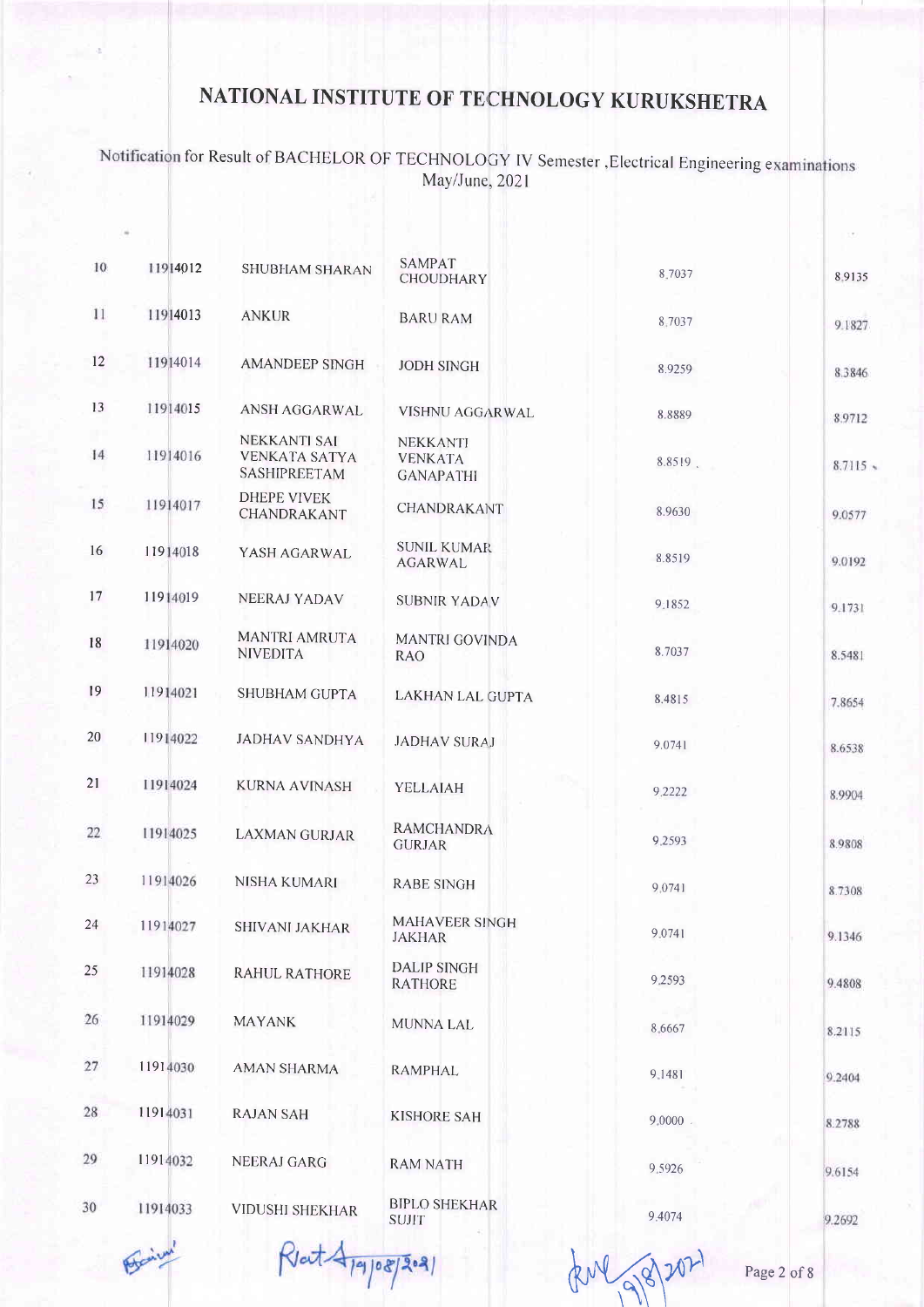## Notification for Result of BACHELOR OF TECHNOLOGY IV Semester ,<br>Electrical Engineering examinations May/June, 2021

| 31 | 11914034 | <b>ABHISHEK YADAV</b>        | <b>SURESH KUMAR</b>                      | 9.1111  | 8.4904  |
|----|----------|------------------------------|------------------------------------------|---------|---------|
| 32 | 11914035 | <b>KESHAV</b><br>KHANDELWAL  | <b>MUKESH</b><br><b>KHANDELWAL</b>       | 9.0370  | 9.1827  |
| 33 | 11914036 | <b>DEEPESH</b>               | <b>MANOJ KUMAR</b>                       | 8.9630  | 9.1154  |
| 34 | 11914037 | <b>DHRUV JAIN</b>            | PRAKASH CHANDRA<br><b>JAIN</b>           | 9.6667  | 9.5962  |
| 35 | 11914038 | <b>SNEHIL RAJ</b>            | <b>AJAY GUPTA</b>                        | 8.7778  | 8.9808  |
| 36 | 11914039 | NIDHI SHARMA                 | LAXMIKANT<br><b>SINWAL</b>               | 9,0000  | 8.9519  |
| 37 | 11914040 | <b>HARKESH MEENA</b>         | PAPPU RAM MEENA                          | 8.8148  | 8.3462  |
| 38 | 11914041 | <b>ANURAG SINGHAL</b>        | <b>BHAGWAN LAL</b><br><b>GUPTA</b>       | 9.5185  | 9.0962  |
| 39 | 11914042 | NIMISHA AGRAWAL              | PRABHAT GARG                             | 9.0000  | 9.1346  |
| 40 | 11914043 | ANUSHA SABHARWAL SUNIL KUMAR |                                          | 9.4444  | 9.2885  |
| 41 | 11914044 | <b>ANKITA KANAW</b>          | <b>JALDEEP KANAW</b>                     | 8.4444  | 8.0385  |
| 42 | 11914045 | <b>SUMIT SANGWAN</b>         | <b>RAMESH SANGWAN</b>                    | 8.9259. | 8.3365. |
| 43 | 11914046 | <b>SAKSHI</b>                | <b>SURESH KUMAR</b>                      | 9.6296  | 9.3077  |
| 44 | 11914047 | <b>VIDHYASAGAR</b>           | <b>VIKAS KUMAR</b>                       | 9.0000  | 9.1058  |
| 45 | 11914048 | <b>DEEPESH GROVER</b>        | <b>KAMLESH GROVER</b>                    | 9.2222  | 9.3942  |
| 46 | 11914049 | <b>RAKESH KUMAR</b>          | <b>SATISH KUMAR</b>                      | 8.8889  | 8.4327  |
| 47 | 11914050 | <b>EKANT YADAV</b>           | <b>MANJEET SINGH</b><br>YADAV            | 9.2963  | 9.1058  |
| 48 | 11914051 | MOHIT YADAV                  | <b>KRISHAN KUMAR</b><br>YADAV            | 8.8148  | 7.9327  |
| 49 | 11914052 | <b>NEHA TANWAR</b>           | <b>SURAJ MAL</b>                         | 9.3704  | 9.4135  |
| 50 | 11914053 | RISHABH BHANDARI             | <b>SANJAY KUMAR</b>                      | 9.3704  | 9.3365  |
| 51 | 11914054 | ANSH KHANDELWAL              | <b>SATYANARAYAN</b><br><b>KHANDELWAL</b> | 9.1481  | 9.3750  |
|    |          |                              |                                          |         |         |

Rent 4/9/08/2021

RMP 1918 nov Page 3 of 8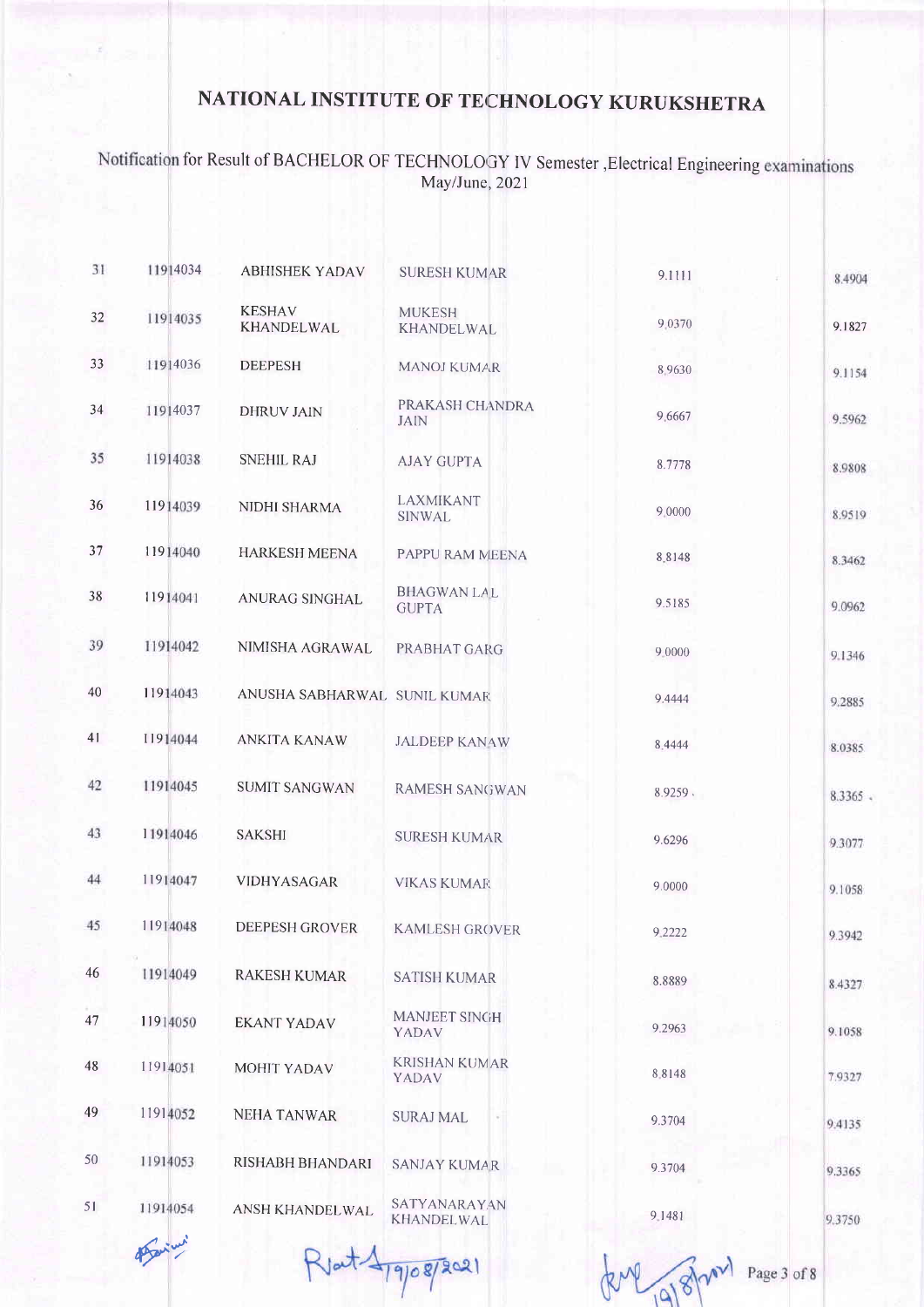# Notification for Result of BACHELOR OF TECHNOLOGY IV Semester , Electrical Engineering examinations<br>May/June, 2021

| 52 | 11914055 | <b>DINESH</b>                  | <b>NARESH KUMAR</b>                    | 9.3333 | 9.6827 |
|----|----------|--------------------------------|----------------------------------------|--------|--------|
| 53 | 11914056 | RAHUL CHHILLAR                 | <b>BIJENDER KUMAR</b>                  | 9.5926 | 9.6538 |
| 54 | 11914057 | <b>VIBHAV TIWARI</b>           | <b>GOLUKESH DUTT</b><br>TIWARI         | 9.3704 | 9.2404 |
| 55 | 11914058 | NARENDRA KUMAR<br><b>MEENA</b> | HEERA LAL MEENA                        | 8,0000 | 7.2788 |
| 56 | 11914059 | <b>GAURAV JAIN</b>             | <b>SHEKHAR JAIN</b>                    | 8.9630 | 9,1250 |
| 57 | 11914060 | <b>RAJAT CHANDRA</b>           | RAJENDRA KUMAR                         | 9.3333 | 9.0769 |
| 58 | 11914061 | <b>TUSHAR SAINI</b>            | <b>KAMAL CHAND</b><br><b>SAINI</b>     | 9.3333 | 9.4808 |
| 59 | 11914062 | ASHWIN JAGARWAL                | <b>KAILASH CHANDR</b><br><b>MEENA</b>  | 8.9259 | 8.9904 |
| 60 | 11914064 | <b>ANSHU BISHT</b>             | RAKESH CHANDRA<br><b>SINGH</b>         | 8.4444 | 9.0192 |
| 61 | 11914065 | <b>ASHISH KAMBOJ</b>           | <b>ANIL KUMAR</b>                      | 9 1481 | 9.1538 |
| 62 | 11914066 | HARSH VARDHAN<br><b>SINGH</b>  | OM PRAKASH SINGH                       | 9.2963 | 8.8269 |
| 63 | 11914067 | <b>CHETAN TRIPATHI</b>         | <b>SHIV CHAND</b><br><b>TRIPATHI</b>   | 9.0741 | 9.2019 |
| 64 | 11914068 | <b>ISHITA TANDON</b>           | <b>ANURAG TANDON</b>                   | 9.6296 | 9.4423 |
| 65 | 11914069 | <b>AKHILESH</b>                | <b>RAJESH KUMAR</b>                    | 9.4074 | 9.3558 |
| 66 | 11914070 | <b>SAHIL</b>                   | <b>NARESH KUMAR</b>                    | 8.7407 | 9.2404 |
| 67 | 11914072 | <b>RITU</b>                    | <b>VINOD KUMAR</b>                     | 9.1852 | 9.0192 |
| 68 | 11914073 | <b>SARVESH SONKAR</b>          | <b>VIRENDRA KUMAR</b><br><b>SONKAR</b> | 9.2222 | 9.2212 |
| 69 | 11914075 | <b>GAUTAM KUMAR</b>            | <b>RAMAWTAR</b><br><b>MAHAWAR</b>      | 8.8148 | 8.4327 |
| 70 | 11914076 | SHASHIKANT<br>VISHWAKARMA      | <b>ACCHELAL</b><br>VISHWAKARMA         | 8.8148 | 9.0385 |
| 71 | 11914077 | <b>RIYA DEBBERA</b>            | <b>SHYAM BABU</b>                      | 9.4815 | 8.8173 |
| 72 | 11914078 | SHUBHAM GOYAL                  | KALURAM GOYAL                          | 8.8148 | 9.2885 |

 $Part47908/2021$ 

Jene 19/8/2021

Page 4 of 8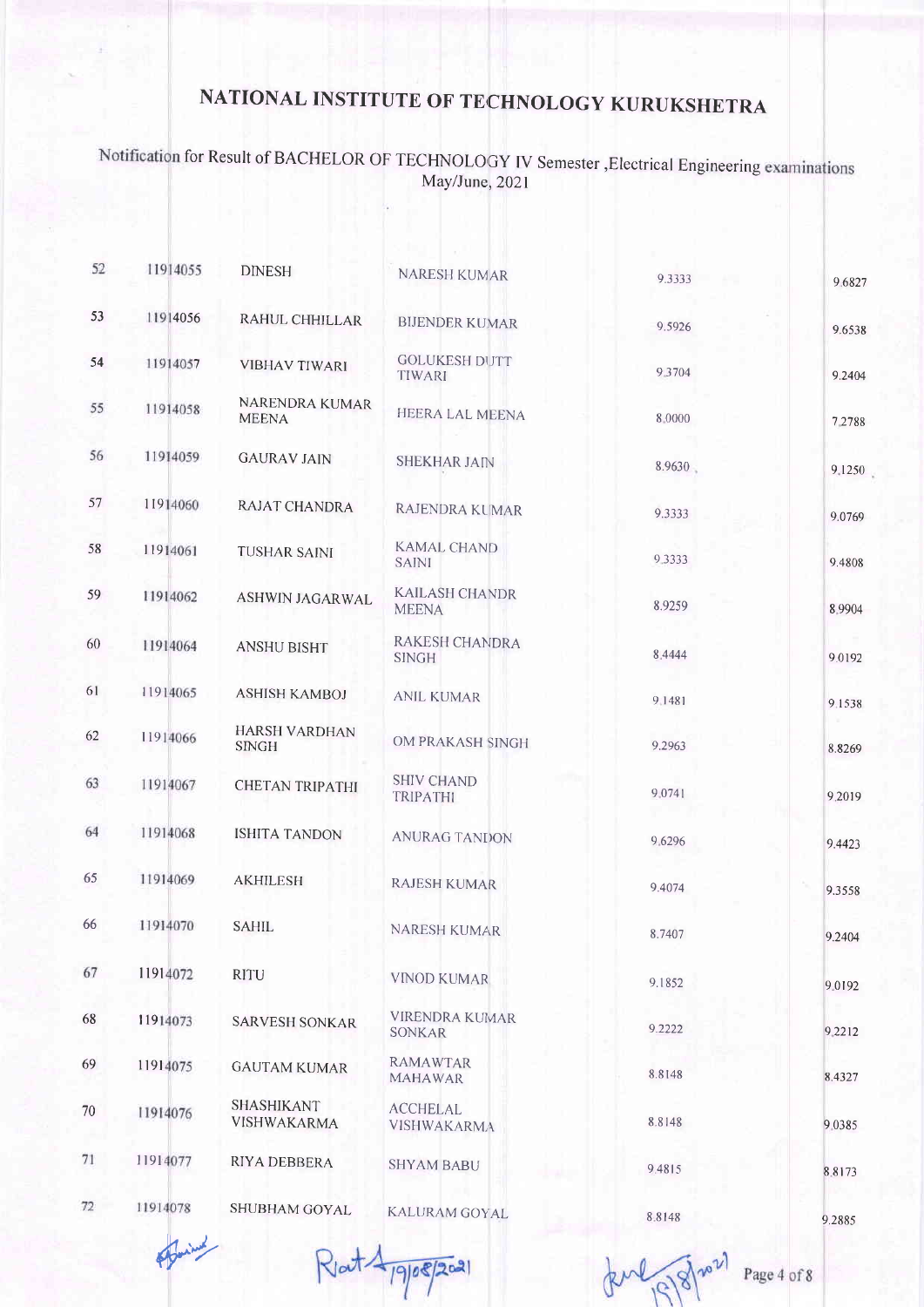# Notification for Result of BACHELOR OF TECHNOLOGY IV Semester, Electrical Engineering examinations<br>May/June, 2021

| 73 | 11914079 | <b>ASHISH MEENA</b>           | <b>HEMANT SINGH</b>                       | 9.1852 | 8.9327    |
|----|----------|-------------------------------|-------------------------------------------|--------|-----------|
| 74 | 11914080 | <b>ABHINAV GAUR</b>           | PREM PAL                                  | 9.3704 | 9.1731    |
| 75 | 11914081 | <b>VIPUL YADAV</b>            | <b>SATYBIR SINGH</b>                      | 9.2222 | 9.3462    |
| 76 | 11914082 | <b>ANKIT KUMAR</b>            | <b>JITENDER KUMAR</b>                     | 8.8148 | 8.6731    |
| 77 | 11914083 | NIRMAL KUMAR                  | NIRANJAN PRASAD                           | 8.8148 | 8.8942    |
| 78 | 11914084 | <b>PUSHKAR</b><br>VISHWAKARMA | <b>MANOJ KUMAR</b><br>VISHWAKARMA         | 9.0000 | 8.7308    |
| 79 | 11914085 | <b>HARSH SHARMA</b>           | YOGESH SHARMA                             | 8,8889 | 8 2 4 0 4 |
| 80 | 11914086 | SHIV NATH SINGH               | <b>RAM SINGH</b>                          | 8,7407 | 9.0481    |
| 81 | 11914087 | <b>SARVESH</b>                | <b>RAKESH</b>                             | 8.5556 | 8.8269    |
| 82 | 11914088 | <b>TUSHAR</b>                 | <b>SANDEEP</b>                            | 8.8519 | 9.0769    |
| 83 | 11914089 | <b>AMANDEEP</b>               | <b>SUMER CHAND</b>                        | 8.8889 | 8.3654    |
| 84 | 11914090 | YOGESH KUMAR                  | <b>RAJESH KUMAR</b><br>YADAV <sub>-</sub> | 9.0370 | 8.7019.   |
| 85 | 11914091 | <b>JYOTI NIRAPURE</b>         | <b>JAGDISH</b>                            | 9.3333 | 8.9231    |
| 86 | 11914092 | HRITESH YADAV                 | <b>RAM KISHAN</b><br>YADAV                | 8.2222 | 8.1346    |
| 87 | 11914093 | <b>SAHIL</b>                  | <b>BHAGWAN DASS</b>                       | 8.8148 | 7.7115    |
| 88 | 11914094 | SOURABH KUMAR<br><b>MEENA</b> | KISHAN LAL MEENA                          | 8.8148 | 8.3750    |
| 89 | 11914095 | <b>SACHIN JINDAL</b>          | <b>BALRAJ JINDAL</b>                      | 9.1481 | 9.1346    |
| 90 | 11914096 | NAGARAJ ABHIRAM               | <b>DL NAGARAJ</b>                         | 8,5926 | 8.6827    |
| 91 | 11914098 | <b>TEJORMAY SINGH</b>         | YOGENDRA SINGH                            | 8.7778 | 8.5769    |
| 92 | 11914099 | <b>MANDEEP</b>                | RAJBIR                                    | 8.7037 | 9.0096    |
| 93 | 11914100 | HIMANSHU DEEGWAL              | <b>VIKRAMADITY 4</b><br><b>DEEGWAL</b>    | 9.1481 | 8.0962    |

Jat 49/08/2021

918 Page 5 of 8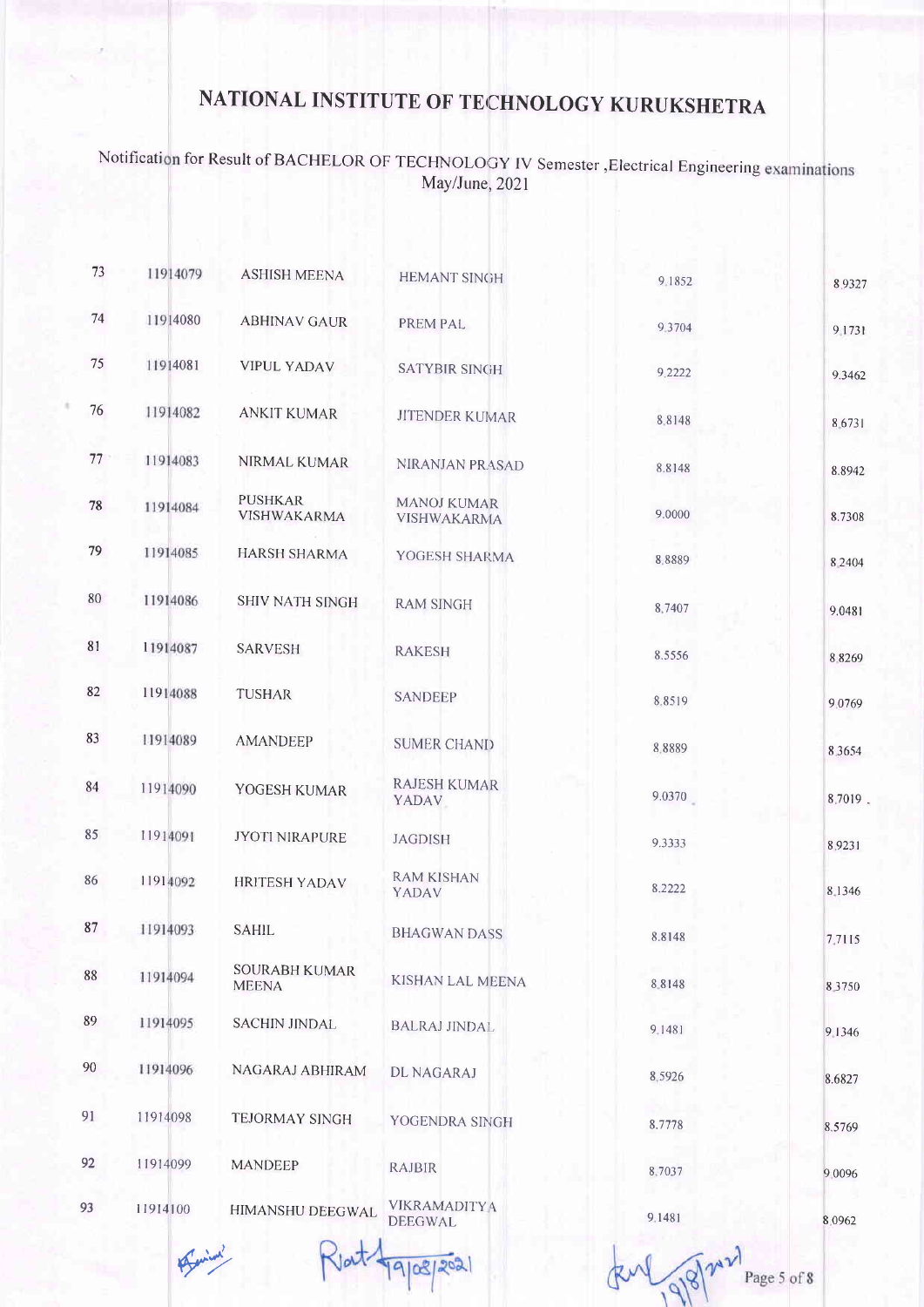Notification for Result of BACHELOR OF TECHNOLOGY IV Semester , Electrical Engineering examinations<br>May/June, 2021

| 94  | 11914101 | <b>SONU KUMAR</b>                          | <b>HARESHWAR</b><br>PRASAD RAY                        | 9.4074    | 9.2404    |
|-----|----------|--------------------------------------------|-------------------------------------------------------|-----------|-----------|
| 95  | 11914102 | YASH RASTOGI                               | <b>VIJAY RASTOGI</b>                                  | 9 2 2 2 2 | 9 0 5 7 7 |
| 96  | 11914103 | PRABHAT VAIBHAV                            | <b>CHHOTEY LAL</b>                                    | 9.0000    | 9.2019    |
| 97  | 11914104 | <b>SHIVAM SAXENA</b>                       | <b>NARESH SAXENA</b>                                  | 9.8519    | 9,7788    |
| 98  | 11914105 | <b>AKASH YADAV</b>                         | <b>HAWA SINGH</b>                                     | 9.0370.   | 8.8077,   |
| 99  | 11914106 | <b>GURKIRT SINGH</b>                       | <b>HOSHIYAR SINGH</b>                                 | 8.9259    | 92885     |
| 100 | 11914107 | <b>VIDHI</b>                               | <b>KARAN SINGH</b>                                    | 8,9630    | 8.9231    |
| 101 | 11914108 | AKSHAT LAKHARA                             | <b>MAHENDRA</b><br>LAKHARA                            | 9.3333    | 9.0096    |
| 102 | 11914109 | NIKHIL KANT                                | ANIL KUMAR KANT                                       | 9.0370    | 8 2 7 8 8 |
| 103 | 11914110 | <b>TUSHAR</b>                              | <b>PARMOD</b>                                         | 8.5185    | 8.1538    |
| 104 | 11914111 | <b>RITU GODARA</b>                         | MAHENDRA SINGH<br><b>GODARA</b>                       | 8.2963    | 8.8462    |
| 105 | 11914112 | <b>KUKADE PRASANNA</b><br><b>SUDHIR</b>    | <b>SUDHIR SAHEBRAO</b><br><b>KUKADE</b>               | 8.3333    | 8.3173    |
| 106 | 11914113 | <b>HARSHIT SONI</b>                        | <b>DEEPAK SONI</b>                                    | 8.7037    | 8.5481    |
| 107 | 11914114 | <b>SAURAV JAIN</b>                         | PRAVINBHAI JAIN                                       | 8.8148    | 8.6538    |
| 108 | 11914115 | PRAVIN CHOUDHARY                           | SHESHARAM<br><b>CHOUDHARY</b>                         | 8.7407    | 8.5192    |
| 109 | 11914116 | <b>KSHITIJ JAGANNATH</b><br><b>MESHRAM</b> | <b>JAGANNATH</b><br><b>MANSARAM</b><br><b>MESHRAM</b> | 9.1481    | 8.6731    |
| 110 | 11914118 | VARSHA SHARMA                              | <b>DINESH KUMAR</b>                                   | 9.6296    | 9.5577    |
| 111 | 11914119 | <b>SUMIT KUMAR</b>                         | <b>BAKSHI RAM</b>                                     | 9.1852    | 8 0 7 6 9 |
| 112 | 11914120 | <b>ABHINAV PANDEY</b>                      | DINESH CHANDRA<br><b>PANDEY</b>                       | 9.1852    | 9.3654    |
| 113 | 11914121 | <b>RAVI KUMAR</b>                          | <b>SHYAM SUNDER</b>                                   | 9.4815    | 9.5769    |
| 114 | 11914122 | ROHIT SHARMA                               | RAJENDER SHARMA                                       | 8.7037    | 8 3 9 4 2 |

Rent Approxi

 $\sqrt{6} \sqrt{\gamma^2}$  Page 6 of 8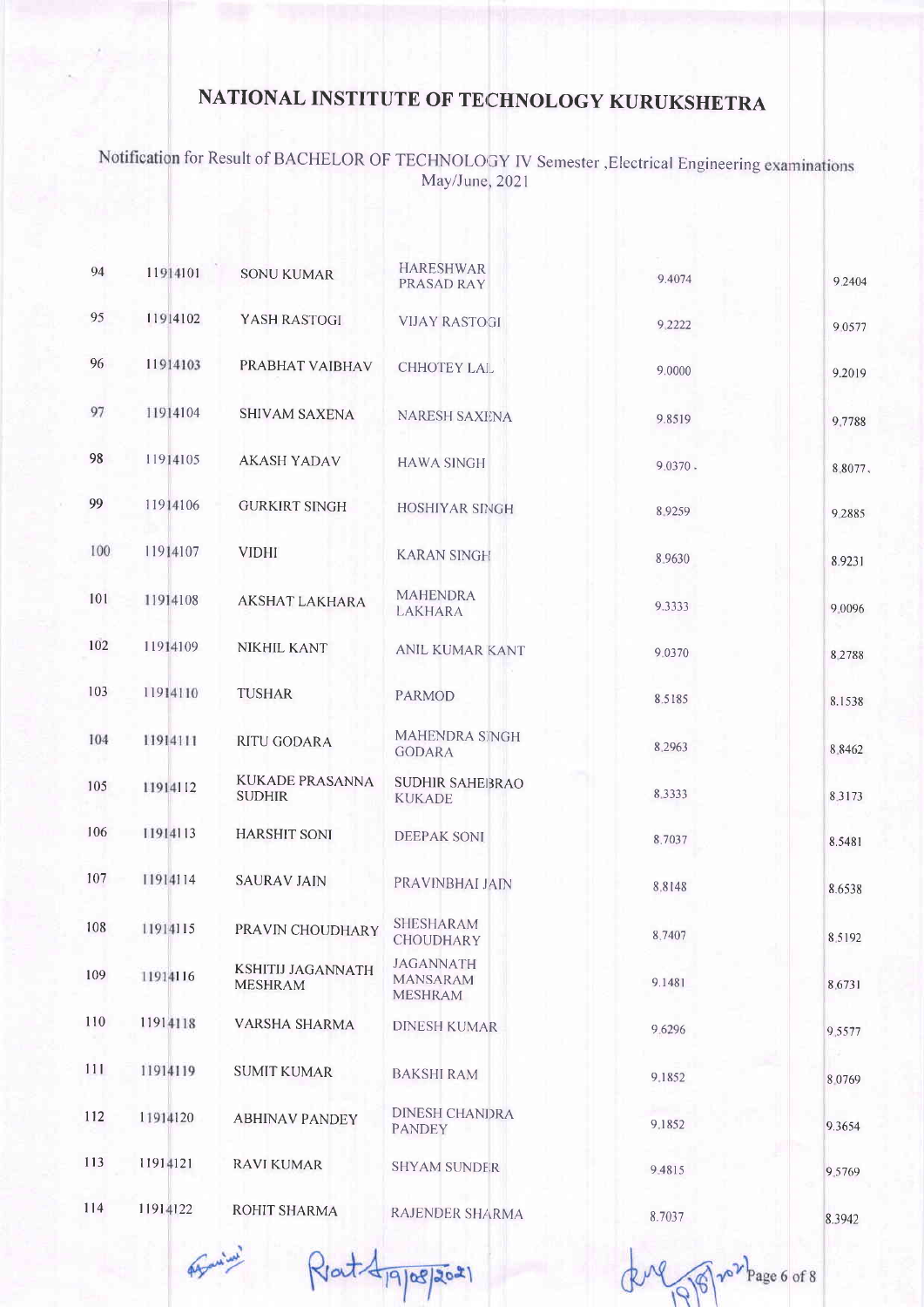# Notification for Result of BACHELOR OF TECHNOLOGY IV Semester , Electrical Engineering examinations<br>May/June, 2021

| 115 | 11914123 | <b>SAKET KUMAR</b><br><b>PURWAR</b>    | <b>SANDEEP KUMAR</b><br><b>PURWAR</b>                  | 9.0370                                                                                                                                                | 9,0000    |
|-----|----------|----------------------------------------|--------------------------------------------------------|-------------------------------------------------------------------------------------------------------------------------------------------------------|-----------|
| 116 | 11914124 | YASH CHALIA                            | <b>VEDPAL</b>                                          | 8.8889                                                                                                                                                | 8.6538    |
| 117 | 11914125 | PARAS CHOPRA                           | <b>JANAK RAJ</b>                                       | 8,6667                                                                                                                                                | 9.1442    |
| 118 | 11914126 | <b>NIKHIL</b>                          | <b>ARUN KUMAR</b>                                      | 8.8519                                                                                                                                                | 8.5673    |
| 119 | 11914127 | <b>TEJAS BANSAL</b>                    | <b>NARESH BANSAL</b>                                   | 9.8148                                                                                                                                                | 9.5865    |
| 120 | 11914128 | <b>BUTUKURI ANUSHA</b>                 | <b>BUTUKURI</b><br><b>VENKATA RAMI</b><br><b>REDDY</b> | 8.8519                                                                                                                                                | 89038     |
| 121 | 11914129 | <b>KARTIK PERIWAL</b>                  | <b>ASHISH PERIWAL</b>                                  | 9,3704                                                                                                                                                | 9.1731    |
| 122 | 11914130 | <b>MANISH BAGHEL</b>                   | <b>SURESH BHAGEL</b>                                   | 9.0000                                                                                                                                                | 9.0096    |
| 123 | 11914131 | SHIVANSH GUPTA                         | PRADEEP KUMAR<br><b>GUPTA</b>                          | 9.2222                                                                                                                                                | 8.4327    |
| 124 | 11914132 | <b>KULDEEP KUMAR</b><br><b>SINGHAL</b> | <b>ANIL KUMAR</b><br><b>AGRAWAL</b>                    | 9.2963                                                                                                                                                | 9.1250    |
| 125 | 11914133 | <b>AARUSHI SETHI</b>                   | <b>RAKESH SETHI</b>                                    | 9.2963                                                                                                                                                | 9.4038    |
| 126 | 11914134 | <b>ANIKET AWASTHI</b>                  | <b>MANGLESH</b><br><b>AWASTHI</b>                      | $8.7778$ -                                                                                                                                            | 8.9231    |
| 127 | 11914135 | POORVI GUPTA                           | <b>ARUN GUPTA</b>                                      | 9.7037                                                                                                                                                | 9.5385    |
| 128 | 11914136 | <b>AMAN GUPTA</b>                      | <b>RAJESH GUPTA</b>                                    | 9.5556                                                                                                                                                | 9.5000    |
| 129 | 11914137 | <b>ARYAN SRIVASTAVA</b>                | <b>MANISH KR</b><br><b>SRIVASTAVA</b>                  | 9.4815                                                                                                                                                | 8 8 9 4 2 |
| 130 | 11914138 | <b>DHRUV</b>                           | <b>ANIL KUMAR</b>                                      | 9.5185                                                                                                                                                | 9.3173    |
| 131 | 11914139 | <b>UMANG JAIN</b>                      | PRAVEEN KUMAR<br><b>JAIN</b>                           | 9,0000                                                                                                                                                | 8.9423    |
| 132 | 11914140 | <b>HARSH KUMAR</b>                     | <b>ANAND KUMAR</b>                                     | 9 2 5 9 3                                                                                                                                             | 9.3077    |
| 133 | 11914141 | <b>HARSH AGRAWAL</b>                   | SATYA NARAYAN<br><b>GUPTA</b>                          | 9.2593                                                                                                                                                | 9.0577    |
| 134 | 11914142 | <b>SHAURYA PRATAP</b>                  | AJAY KUMAR                                             | Re. MAJR22(Int + End), EEPC24(Int + End),<br>EEPC26(Int + End), EEPC28(Int + End),<br>EEPE22B(Int + End), EEPE24C (Int + End),<br>$EEPC30(int + End)$ | 0.0000    |
| 135 | 11914143 | <b>SARITA</b>                          | <b>RANBIR SINGH</b>                                    | 9,4074                                                                                                                                                | 9.2308    |
|     |          |                                        |                                                        |                                                                                                                                                       |           |

Rent 4/9/08/2021

 $RML_{19|8}$ 

Page 7 of 8